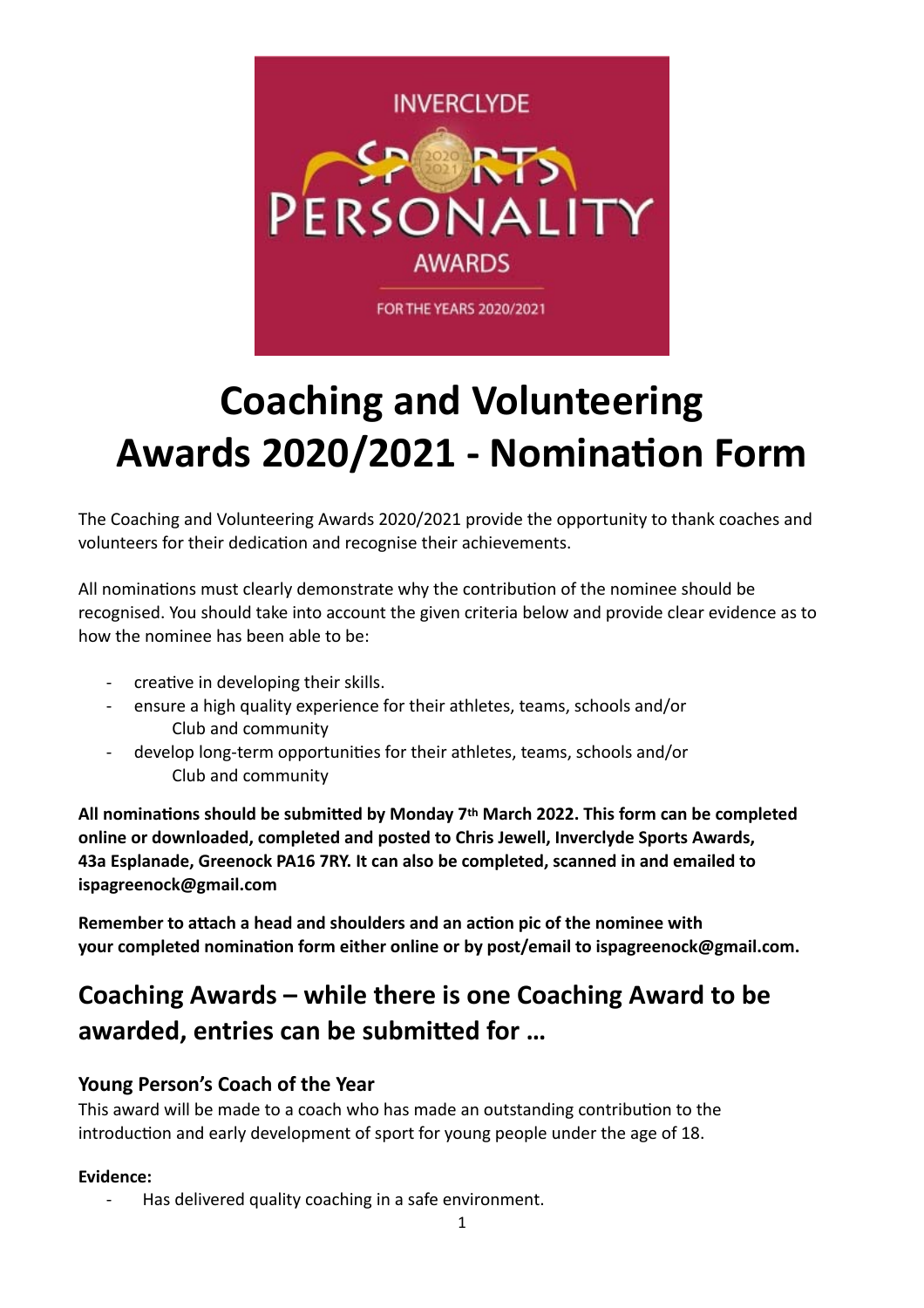- Has contributed to the development of the basic skills of a young athlete or a young team.
- Has created a safe, fun and nurturing environment for development.
- Has demonstrated innovative practice in their coaching.

# **Community Coach of the Year**

This award will be made to a coach who has supported the development of athletes or teams, who are in the main over the age of 18, and who has significantly increased the sporting opportunities available and participation levels within their community.

# **Evidence:**

- -Has delivered regular quality coaching sessions to a group or to individual athletes.
- Created a safe and enjoyable environment for participation.
- Has demonstrated innovative practice in their coaching.

# **Development Coach of the Year**

This award will be made to a coach who, by using a player-centred approach, has ensured that athletes or teams with emerging talent have made an impact at district, regional or national level

#### **Evidence:**

- Has adopted a player-centred approach to coaching.
- Has been responsible for identifying and nurturing talent in line with the sport's long term player development model.
- Has coached athletes or teams who have made an impact at district, regional or national level which may include a significant improvement in performance, although not necessarily the winning of titles.

# **Performance Coach of the Year**

This award will be made to a coach working with athletes and teams at the highest level in their sport. The award looks for evidence of player-centred development leading to successful performance at the highest level of Scottish, UK or international sport.

# **Evidence:**

- Has adopted a player-centred approach to coaching.
- Has made a difference to the performance of an athlete or team, based on resources available to them.

# **Young Coach of the Year**

This award is made to a coach aged 25 years or younger in recognition of their achievements in 2020/2021. This award looks for the young coaches who have invested in their development as a coach and have made a significant impact on the people they coach.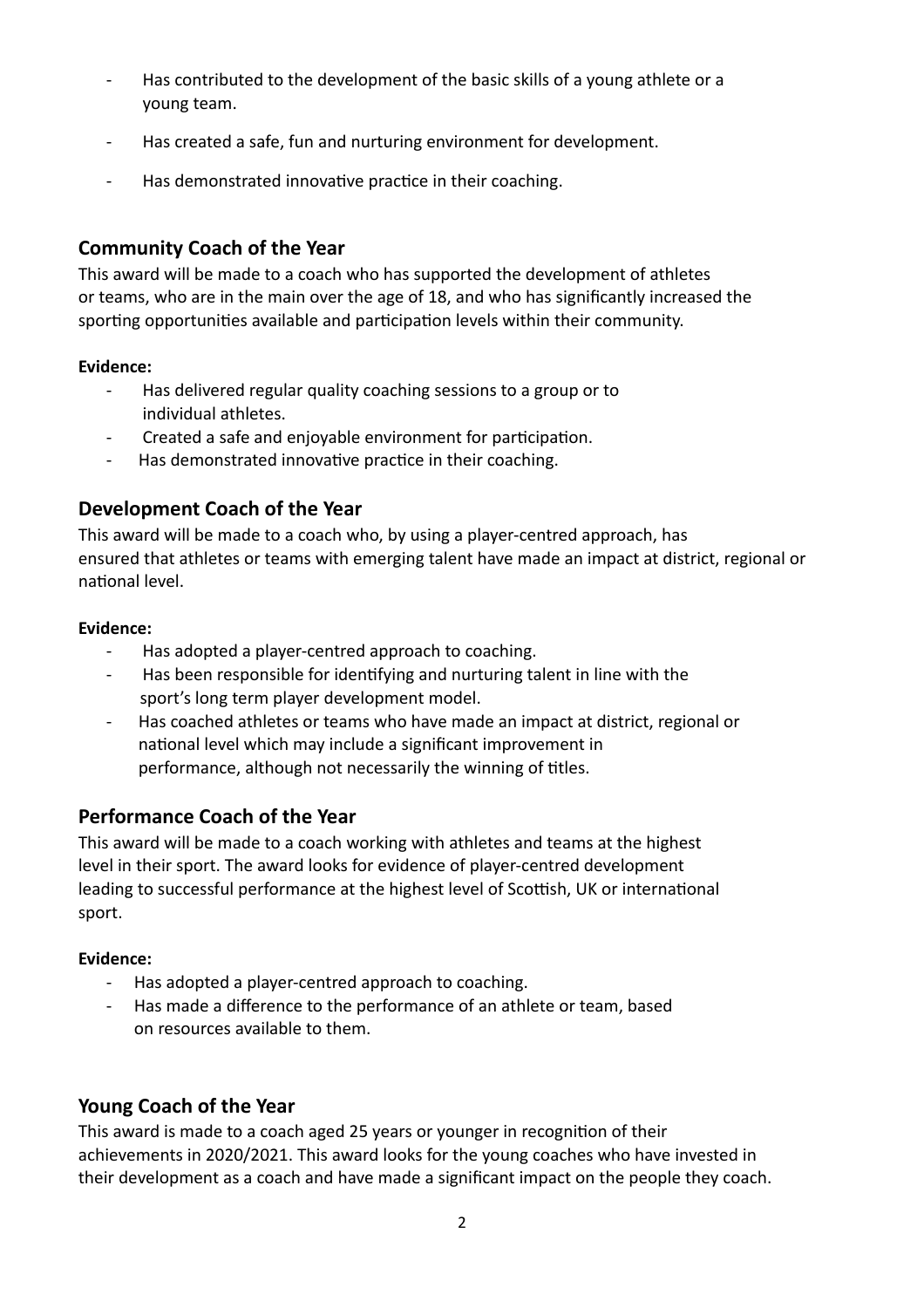#### **Evidence:**

- Has helped their athletes or teams reach their potential by dedicated support.
- Has invested time and energy in their development as a coach, undertaking
- continuous professional development and opportunities.
- Has demonstrated innovative practice in their coaching.

# **Disability Coach of the Year**

This award will be made to a coach working with people with a disability. The award looks for evidence of player-centred development leading to successful performance of athletes or teams with a disability.

#### **Evidence:**

- Has adopted a player-centred approach to coaching.
- Has coached athletes or teams who have made an impact at district, regional or national level which may include a significant improvement in performance, although not necessarily the winning of titles.

# **Volunteering Awards**

#### **Adult Volunteer of the Year**

This award will be made to a volunteer aged 26 years and older as at 31 December 2021 who has made an outstanding contribution to their school or club, in recognition of their commitment in 2020/2021.

#### **Evidence:**

- Has worked in any aspect of their school/club without them, the school/club would not be the same.
- Has given up a substantial amount of time to volunteer in sport.
- Has been an inspiration and positive role model for participants and peers.

# **Young Volunteer of the Year**

This award will be made to a volunteer aged 25 years or under as at 31 December 2021 or more who has made an outstanding contribution to their school or club, in recognition of their commitment in 2020/2021.

#### **Evidence:**

- Has worked in any aspect of their school/club without them, the school/club would not be the same.
- Has given up a substantial amount of time to volunteer in sport.
- Has been an inspiration and positive role model for participants and peers.

# **Award Category**

Please indicate which award you are nominating the candidate for:

Coach of the Year/Young Volunteer of the Year/Adult Volunteer of the Year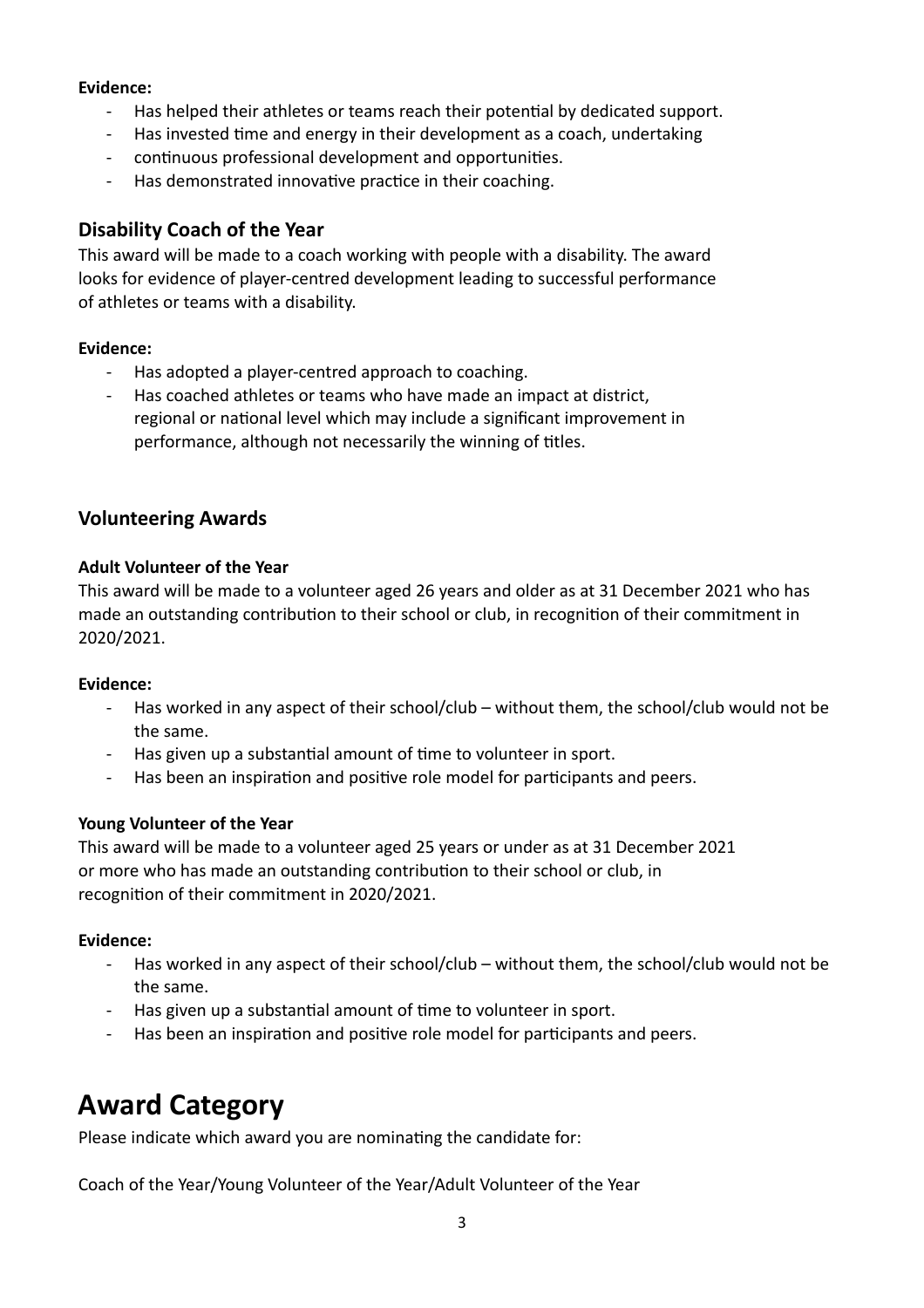# **NOMINEE INFORMATION**

**First name: Surname: Contact telephone number: Email address: Age: Sex:**  Local authority that they do most of their coaching/volunteering/officiating in:

**Sport (please mention all that apply):** 

# **NOMINATOR INFORMATION**

**First name: Surname: Contact telephone number: Email address: Age: Sex: Relationship to nominee:** 

# **CRITERIA AND EVIDENCE – COACHING AWARD**

Please make your nomination below. The time period that you should base your nomination on is coaching achievement during 2020/2021. Please use this opportunity to clearly summarise why you feel this person should be nominated.

# **Please carefully consider the specific award criteria and evidence required**  when completing this form. The criteria and evidence can be found earlier in this form.

#### 1. **Commitment:**

In up to 200 words please provide a summary of current coaching position, commitment and activity (for example who they coach, what their involvement is).

#### 2. Dedication:

How many voluntary (unpaid) hours delivered in an average week?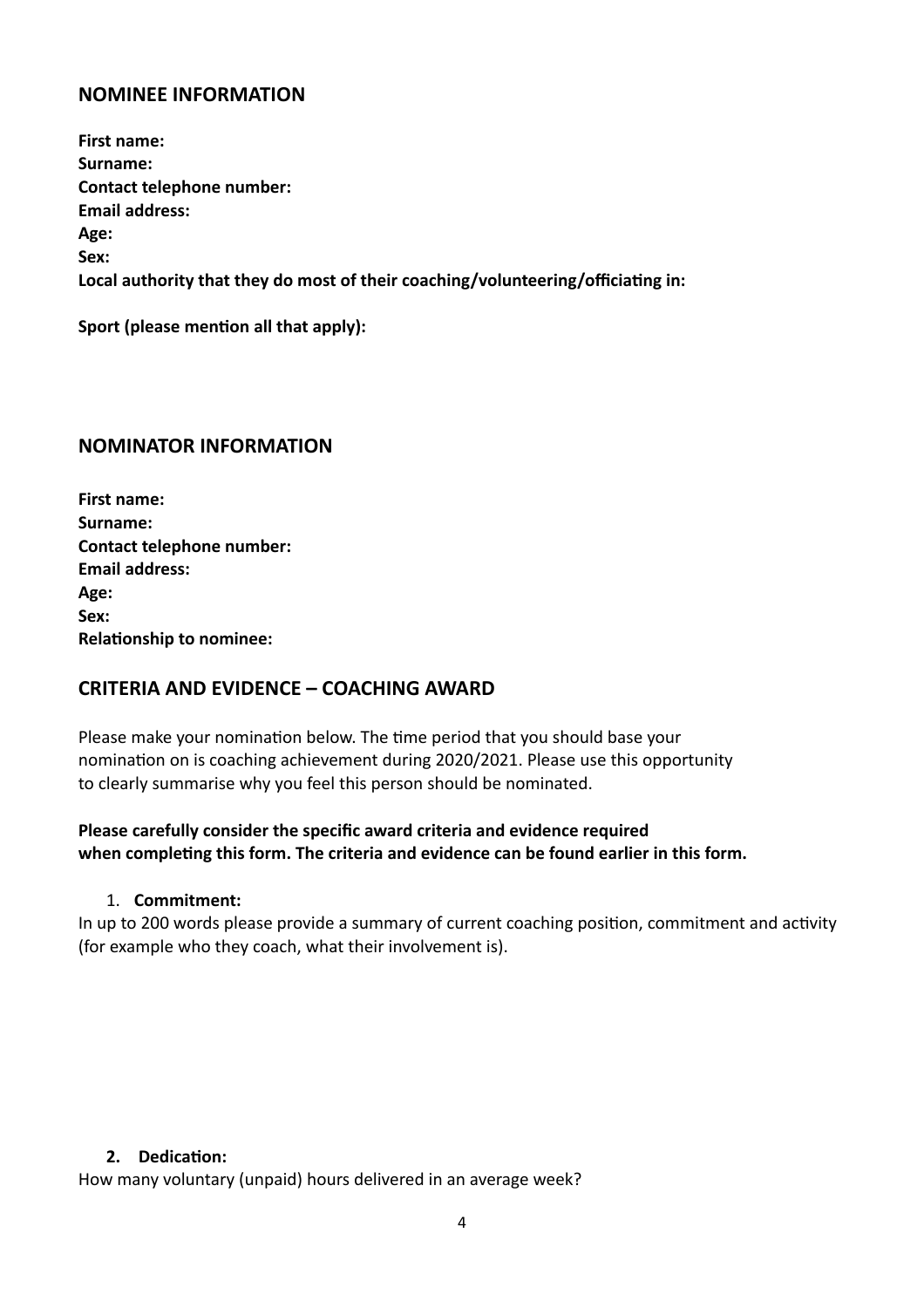How many paid hours delivered in an average week?

Total hours delivered in an average week (sum of voluntary and paid hours)

Number of years as an active coach:

#### **3. Impact:**

In up to 200 words how has this coach made a positive impact in 2020/2021? (For example, introduced new participants to the sport, developed a new club, supported new or developed coaches etc).

#### **4. Achievements**

What have been the notable achievements of this coach's athletes or teams in 2020/2021? (For example, athletes' or teams' best ever performance, athletes or teams participating in their first festival/competition.)

Has this coach received any awards/recognition for their coaching in 2020/2021?

If yes, please give details.

#### **5. Personal development:**

Please provide evidence of what the coach has done to develop their skills as a coach and keep them up to date. This could be through attending workshops, working with other coaches, or other ways in which they have demonstrated a real commitment to on-going personal development.

Level of coaching qualification received?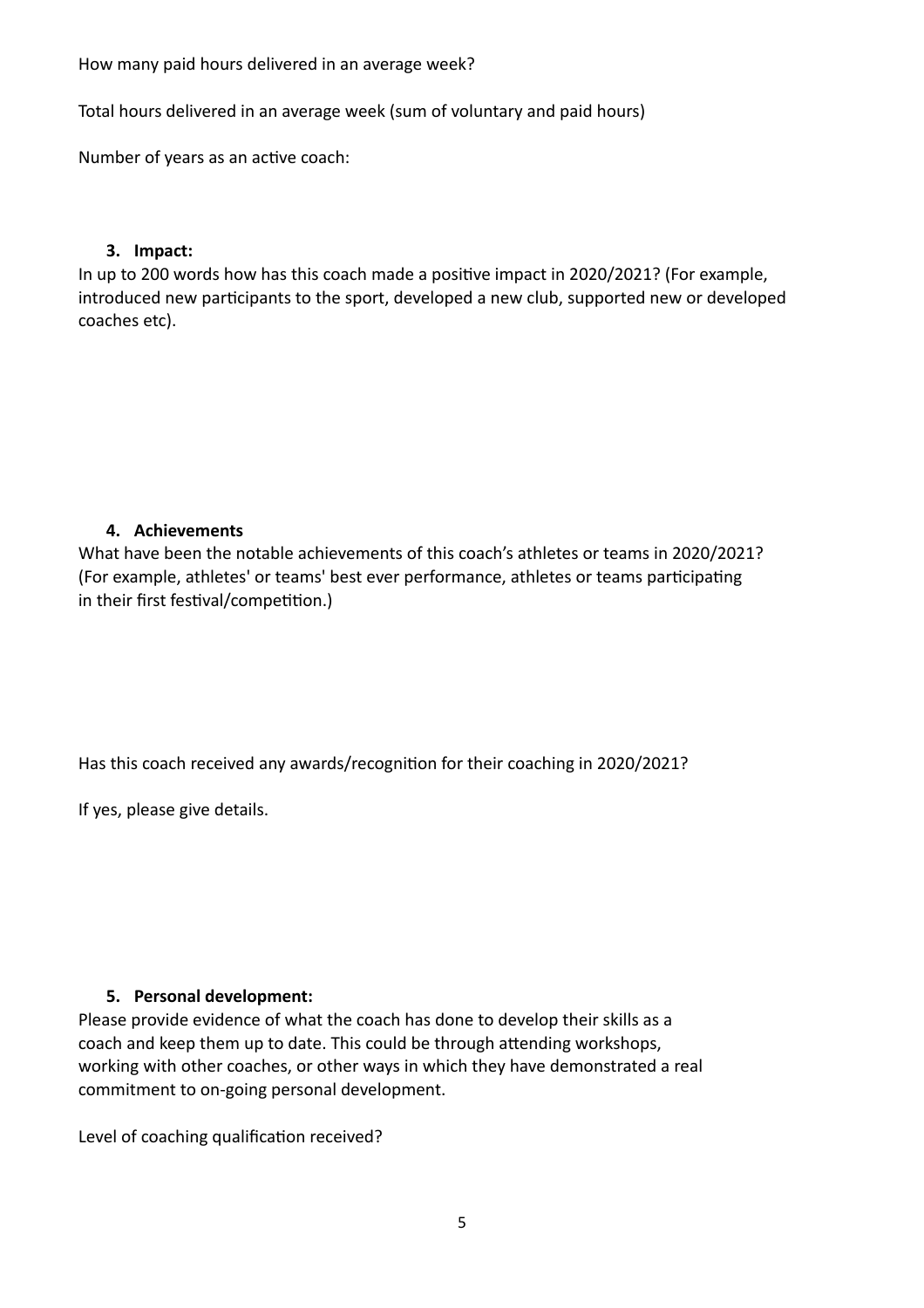What courses/workshops/additional training has this coach attended in 2020/2021? For example Positive Coaching Scotland workshops.

Does this coach work in partnership with other coaches? If yes, please give details:

# **6. Summary of key evidence:**

In up to 200 words tell us why this coach should win the award against the evidence required.

# **CRITERIA AND EVIDENCE – VOLUNTEERING AWARDS**

Please make your nomination below for these awards. You should base your nomination on achievements made during 2020/2021. Please use this opportunity to clearly summarise why you feel this person should be nominated.

# Please carefully consider the specific award criteria and evidence required when completing the **form. This criteria and evidence is found earlier in this form.**

# **1. Summary**

In up to 200 words please provide a brief summary of the nominee's commitment and role within the school/club.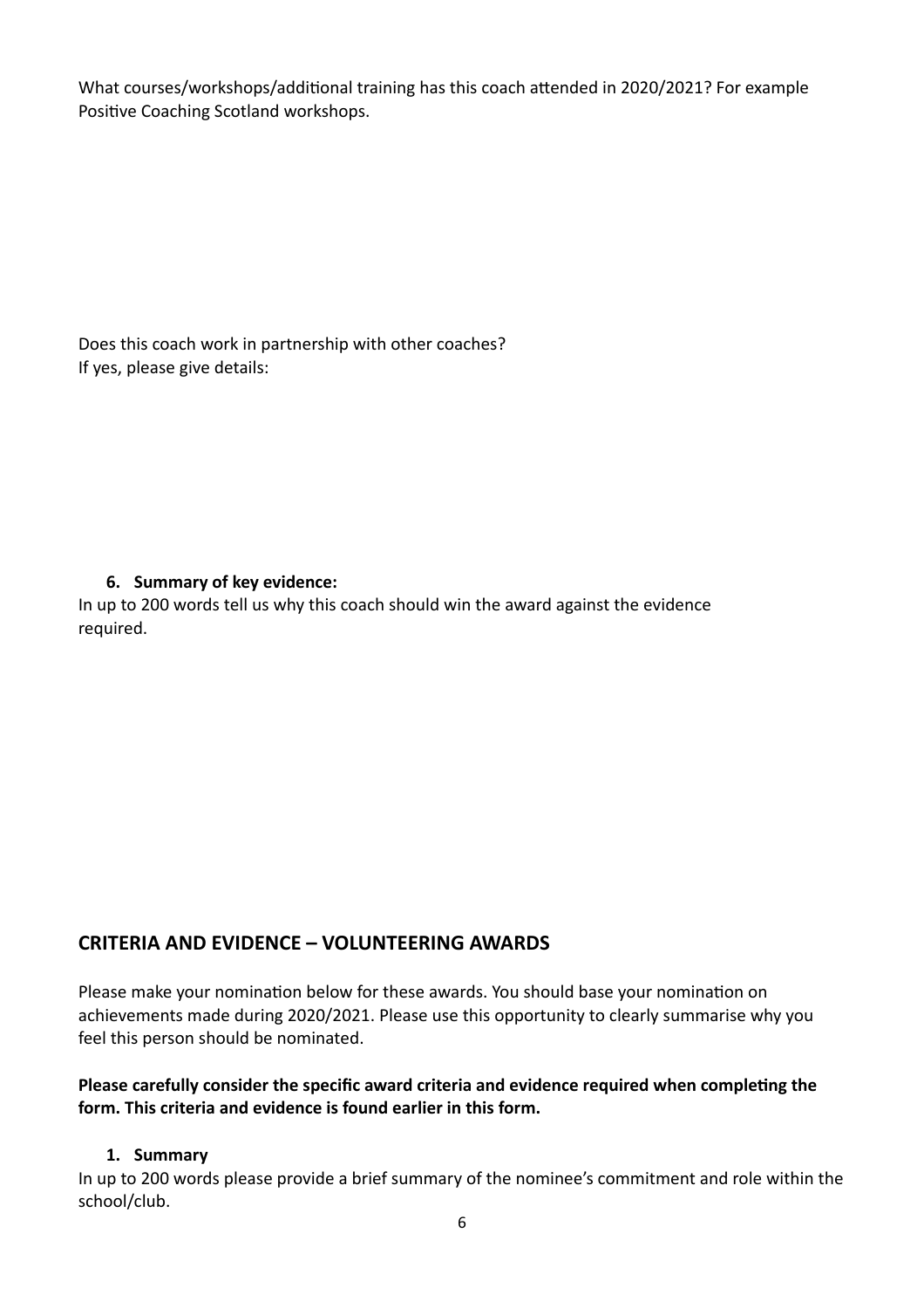# **2.** Dedication

How many voluntary (unpaid) hours has the nominee delivered in an average week?

#### **3. Impact**

In up to 200 words how has this volunteer made a positive impact in 2020/2021?

### **4.** Inspiration

In up to 200 words how has the volunteer been an inspiration for participants and peers?

# **5. Summary of key evidence:**

In up to 200 words, tell us why the team/school/club would not be the same without the volunteer.